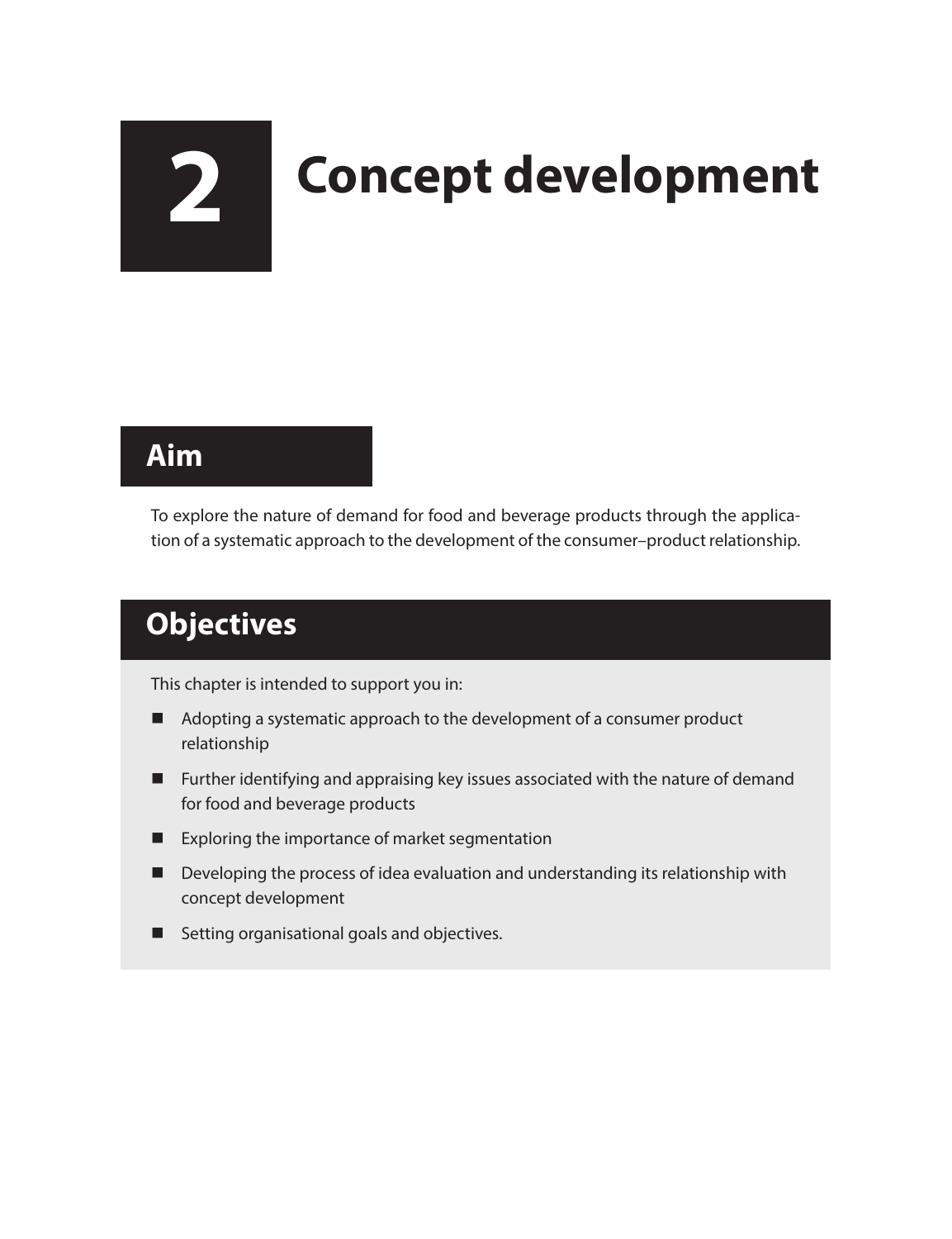# **2.1 Developing a consumer–product relationship**

In Chapter 1 we introduced issues regarding the nature of products, sectors of the industry, the nature of demand and the nature of the food service product. This chapter extends this material and proposes that a systematic approach needs to be adopted, in order to be effective in identifying the key issues, which shape the nature of demand for food and beverage products and create the consumer–product relationship.

Literature concerning consumers and markets is readily available, and much of it applies specifically to food and beverage operations. The literature explores the nature of demand for products from different viewpoints. These viewpoints include marketing, psychology, anthropology, economics, sociology, geography and social psychology.

### **Considering the consumer**

Consumers of food and beverage products are increasingly sophisticated, complex and dynamic. Psychology, sociology, social psychology, geography and anthropology all identify the behaviour of individuals and groups in an attempt to understand the human condition, and relate to the consumer through the examination of human needs, wants, demands, goals and values. Economics focuses on the examination of the human condition as it relates to the commercial and business world through the examination of the allocation of scarce resources and the link between supply and demand. Marketing focuses on the human condition as it relates to products, i.e. the study of the consumer. Kotler *et al.* (2016) explain that marketing is managing markets to attract profitable customer relationships through identifying their needs and designing good product offerings. The consumer is the actual link. Without the consumer there is no link between the human needs and food and beverage products. A product is simply a consumer's satisfied need.

People who do not consume are not consumers. However obvious or trite this statement might appear it does eliminate the possible confusion between a consumer and a non-consumer. For example, families who eat four times a year in a motorway service area are consumers of the motorway service area food and beverage product, even if they rarely consume this product. They are potential consumers of many existing and future food and beverage products but at present are consumers of only one product from a vast range available, but are not consumers of the rest. They may have an unsatisfied food and beverage need, but a product is unavailable to them as yet which may satisfy this need.

When consumers are discussed they are often addressed as large groups comprising millions of people, which they are when all added together. But when